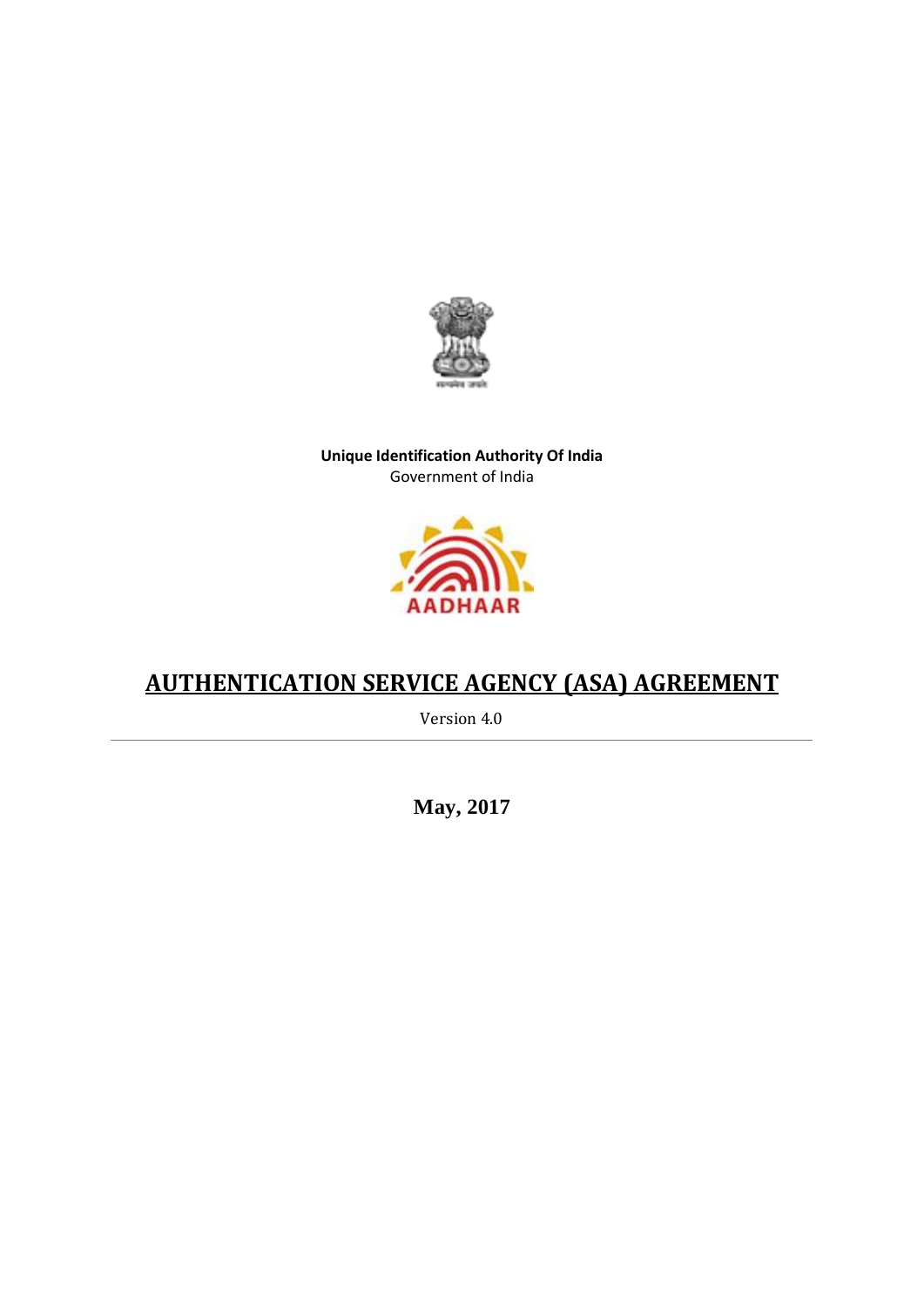



#### **AUTHENTICATION SERVICE AGENCY AGREEMENT**

This **AUTHENTICATION SERVICE AGENCY AGREEMENT** ("**Agreement**") is made as of this \_\_\_\_\_\_ day of \_\_\_\_\_\_\_\_\_\_\_\_\_\_, and year \_\_\_\_\_\_\_\_, by and between:

1. **UNIQUE IDENTIFICATION AUTHORITY OF INDIA**, a statutory authority established under the Aadhaar (Targeted Delivery of Financial And Other Subsidies, Benefits and Services) Act, 2016, having its headquarters at 3rdFloor, Tower II, Jeevan Bharati Building, Connaught Circus, New Delhi-110001 (hereinafter called the "**UIDAI**", which expression shall unless excluded by or repugnant to the context be deemed to include its successors in office, administrators and permitted assigns), OF THE FIRST PART

AND

| 2.                       |                |
|--------------------------|----------------|
|                          | $11a$ v $1115$ |
| its registered office at |                |

\_\_\_\_\_\_\_\_\_\_\_\_\_\_\_\_\_\_\_\_\_\_\_\_\_\_\_\_\_\_\_\_\_\_\_\_\_\_\_\_\_\_\_\_\_\_\_\_\_\_\_\_\_\_\_\_\_\_\_\_\_\_\_\_\_\_\_\_\_\_\_\_\_\_\_\_\_\_\_\_\_\_\_\_\_\_

(hereinafter referred to as "**Authentication Service Agency**", which expression shall, unless repugnant to the context or meaning thereof, include its successors, assigns, agents, etc.), OF THE SECOND PART.

#### **WHEREAS:**

- A. WHEREAS the party of the first part has approved/appointed the party of the second part, as an Authentication Service Agency (ASA) in terms of Regulation 12 of the Aadhaar (Authentication) Regulations, 2016 vide approval/appointment letter dated
- B. AND WHEREAS the party of the second part is fully aware and understands the provisions of the Aadhaar (Targeted Delivery of Financial and other Subsidies, Benefits and Services) Act, 2016 and the Regulations made thereunder and *inter alia* the obligations and responsibilities prescribed therein and further warrants that it shall at all times abide by the same.
- C. AND WHEREAS, the Aadhaar Number and identity details of the Aadhaar Number Holder can be authenticated through an online mechanism provided by UIDAI. The authentication services shall be provided on payment of fees and charges by Authentication Service Agency to UIDAI, which may be revised from time to time during the currency of the Agreement. The fees and the charges shall be fixed by UIDAI, by a notification to this effect which may be revised from time to time during the currency of this Agreement.
- D. AND WHEREAS, the Authentication Service Agency is aware of, and understands, the fact that UIDAI's operation of the Aadhaar Authentication Services is subject to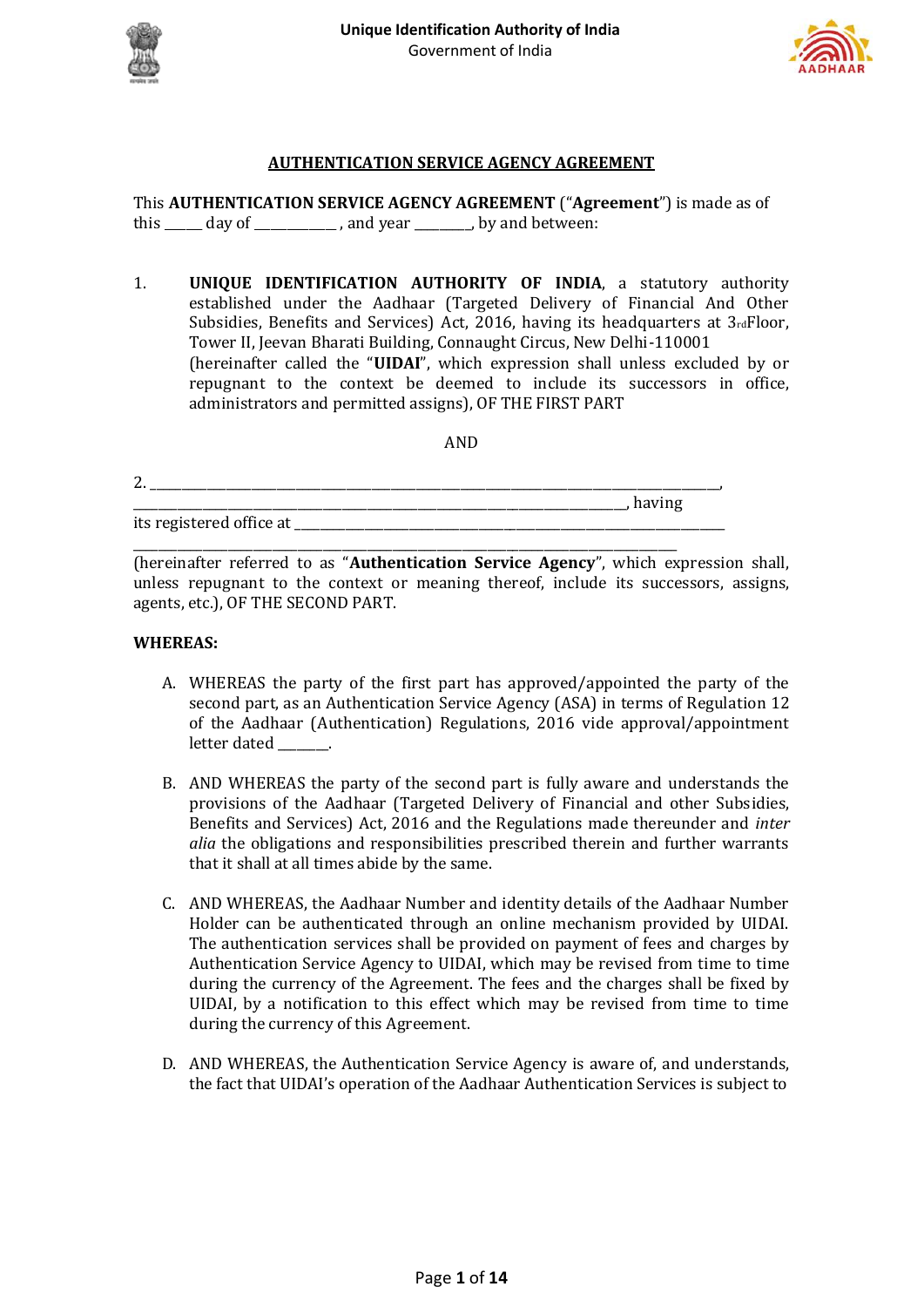



limitations posed by technology, and UIDAI does not represent and warrant the same to be defect free.

E. AND WHEREAS, the Authentication Service Agency is aware of, and understands that the Aadhaar Authentication Services are provided on an 'as is' basis, without any express or implied warranties in respect thereof, and UIDAI does not assume any responsibility or liability for any damage, whether direct, indirect, incidental or consequential, arising as a result of the use of the Aadhaar Authentication Services. The Authentication User Agency to which the Authentication Service Agency is providing authentication services, may on its own volition, decide to use additional authentication factors on their own depending on their security and business requirements in addition to the UIDAI's Aadhaar Authentication Services.

**NOW THEREFORE**, in consideration of the mutual covenants and promises set forth herein and for other good and valuable consideration, the receipt and sufficiency of which is hereby acknowledged, the Parties hereby covenant and agree and this Agreement witnesseth as follows:

# **1. DEFINITIONS & INTERPRETATION**

# **1.1 Definitions**

For the purposes of this Agreement, words and expressions shall have the same meaning as mentioned in the Aadhaar (Targeted Delivery of Financial and Other Subsidies, Benefits and Services) Act 2016 and its Regulations. However, words and expressions not defined in the Aadhaar (Targeted Delivery of Financial and Other Subsidies, Benefits and Services) Act 2016 and its Regulations shall have the meaning as assigned to them hereunder.

**"Aadhaar Act, 2016"** shall mean the Aadhaar (Targeted Delivery of Financial and Other Subsidies, Benefits and Services) Act 2016

**"Aadhaar Authentication Services"** shall mean the authentication services provided by UIDAI and used by Authentication User Agency where the personal identity information of/data of an Aadhaar Number Holder is matched with their personal identity information/data that is stored in the UIDAI's Central Identity Data Repository in order to provide Aadhaar enabled services to such Aadhaar Number Holder. The Authentication User Agency shall avail Aadhaar authentication service by establishing a connection with UIDAI's Central Identity Data Repository, through an Authentication Service Agency.

**"Aadhaar Enabled Services"** shall mean services provided by an Authentication User Agency to Aadhaar Number Holder, using the Aadhaar Authentication Services of UIDAI.

"**Agreement**" shall mean this agreement executed between the Parties, along with its schedules, annexures and exhibits, if any, and all instruments supplemental to or amending, modifying or confirming this agreement in accordance with the provisions of this agreement, if any, in each case as they may be supplemented or amended from time to time.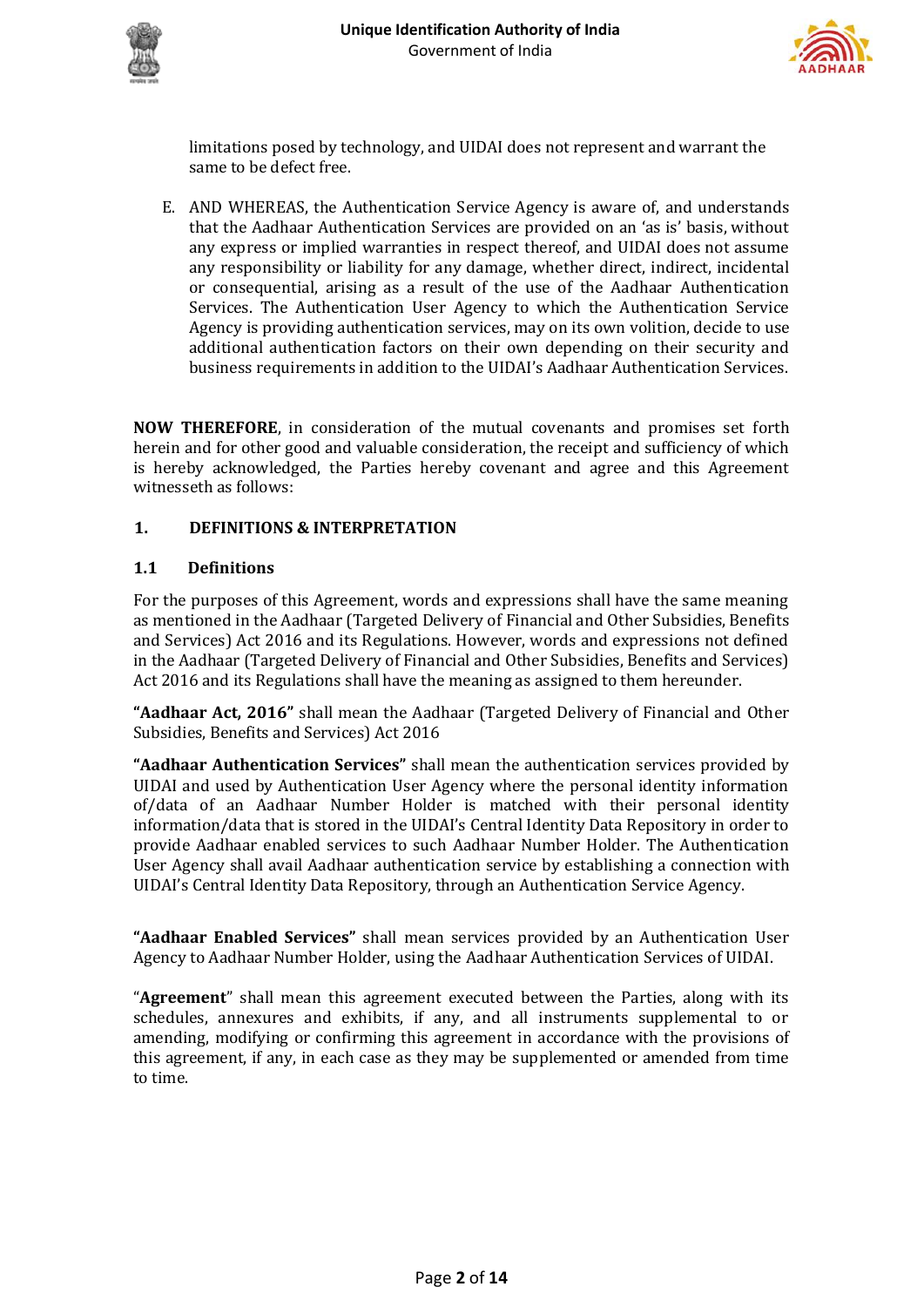



**"Authentication Data Packet"** shall mean a data packet which has been created based on pre-defined protocol (data elements, order of data elements, etc), prescribed by UIDAI from time to time and which contains Personal Identity Data (PID) collected from Aadhaar Number Holders for the purpose of Aadhaar Authentication.

**"Authentication Device"** shall mean a terminal or device from where the Authentication User Agency carries out its service/business functions and interacts with Aadhaar Number Holders, by seeking authentication of Aadhaar Number Holders identity to enable the Authentication User Agency's business function.

**"Business Day"** shall mean any day other than a Saturday, Sunday or official public holiday in India.

**"Confidential Information"** shall mean any information which is considered confidential in terms of Clause 6 of this Agreement, and shall include, but not limited to, information such as Aadhaar Number, name, address, age, gender, date of birth, relationships and other demographic information, as also, biometric information such as photograph, finger print and iris scan of a resident.

**"Effective Date"** shall mean the date on which this Agreement is executed, and comes into operation.

**"False Accept"** shall be referred to an accept transaction where a system identifies a biometric as genuine (while, in reality it belongs some other individual) or will fail to reject an impostor biometric. Imposter can be defined as someone who intentionally or unintentionally is presenting his/her biometric against someone else's Aadhaar number.

"**Fees"** shall include fees and charges determined and notified by the Authority from time to time, and payable by entities during their appointment, which shall include application fees, annual subscription fees, license fees and fees for individual authentication transactions.

"**Financial disincentives**" shall mean the disincentives that may be imposed by the UIDAI on Authentication Service Agencies as per Annexure-I to this Agreement.

**"Law(s)"** shall mean The Aadhaar (Targeted Delivery of Financial and other Subsidies, Benefits and Services) Act, 2016 and its Regulations, all other applicable laws, by-laws, rules, regulations, orders, ordinances, protocols, codes, guidelines, policies, notices, directions, judgments, decrees or other requirements or official directive of any governmental authority or person acting under the authority of any governmental authority, whether in effect or which may come into effect in the future.

"**OTP**" shall mean one time password sent to the Aadhaar number holder's registered mobile phone for the purpose of authentication.

**"Party"** refers individually to UIDAI and the Authentication Service Agency and

"**Parties**" refer collectively to UIDAI and Authentication Service Agency.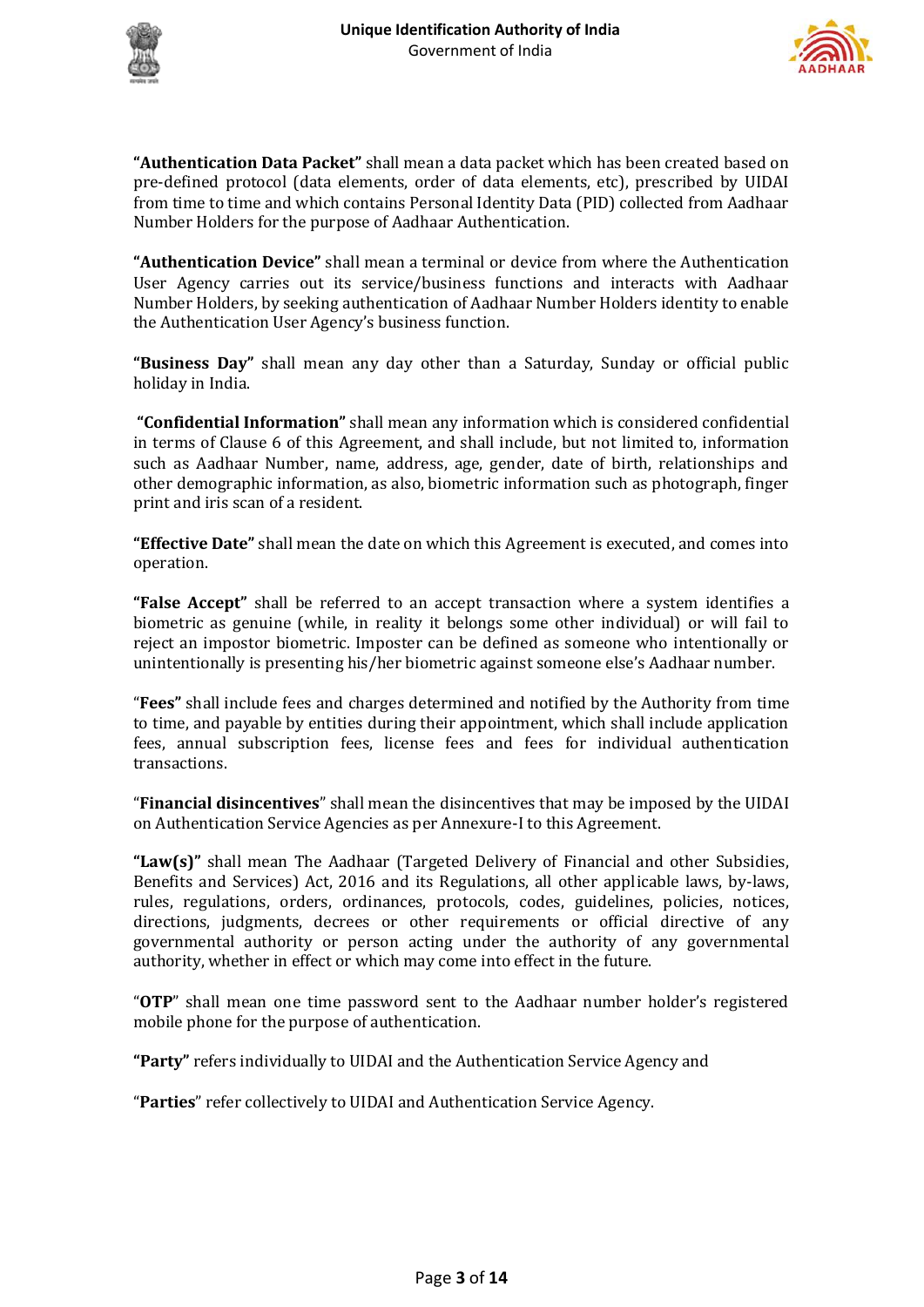



**"Standards"** shall mean the standards issued by UIDAI with regard to matters covered by this Agreement, and sole right of interpretation whereof shall rest with UIDAI at all times.

"**Sub-AUA**" shall mean an entity appointed by an Authentication User Agency registered with the UIDAI to access Yes/No authentication facility through an Authentication User Agency.

**"Term"** shall mean the duration specified in Clause 7.

**"Third Party"** shall mean any party who is not a Party as defined above.

## **2. TERMS AND CONDITIONS OF APPOINTMENT OF AUTHENTICATION SERVICE AGENCY**

- 2.1 UIDAI hereby grants the Authentication Service Agency a non-exclusive and revocable right to provide Aadhaar Authentication Services, to an Authentication User agency / e-KYC User Agency, as set out in the appointment letter and in the manner set out in this Agreement. The Authentication Service Agency understands and agrees that it shall be responsible to UIDAI for all authentication related aspects, covered by this Agreement. The Authentication Service Agency understands that the Aadhaar Authentication Service shall be provided at the sole discretion of UIDAI, which reserves the right to add, revise, suspend in whole, or in part any of the Aadhaar Authentication Service, at any time without prior notice, in its sole discretion, for any reason whatsoever.
- 2.2 It is hereby mutually agreed between the Parties that the rights and obligations of the Authentication Service Agency, under this Agreement, are non- transferable and non-assignable whether by sale, merger, or by operation of law, except with the express written consent of UIDAI.
- 2.3 The Authentication Service Agency shall offer its Authentication services to any Authentication User Agency / e-KYC User Agency, without discrimination, who approaches them for Authentication services.
- 2.4 For the avoidance of doubt, it is clearly understood by the parties that the Authentication Service Agency will send the data received from UIDAI to Authentication User Agency / e-KYC User Agency without any modification. If response packet received from UIDAI is corrupted or time out occurred, Authentication Service Agency will send the error codes as defined by Authentication Service Agency to the Authentication User Agency / e-KYC User Agency.

# **3. OBLIGATIONS OF THE AUTHENTICATION SERVICE AGENCY**

3.1 The Authentication Service Agency shall publish their pricing policy including rates of Authentication / e-KYC transactions it charges from Authentication User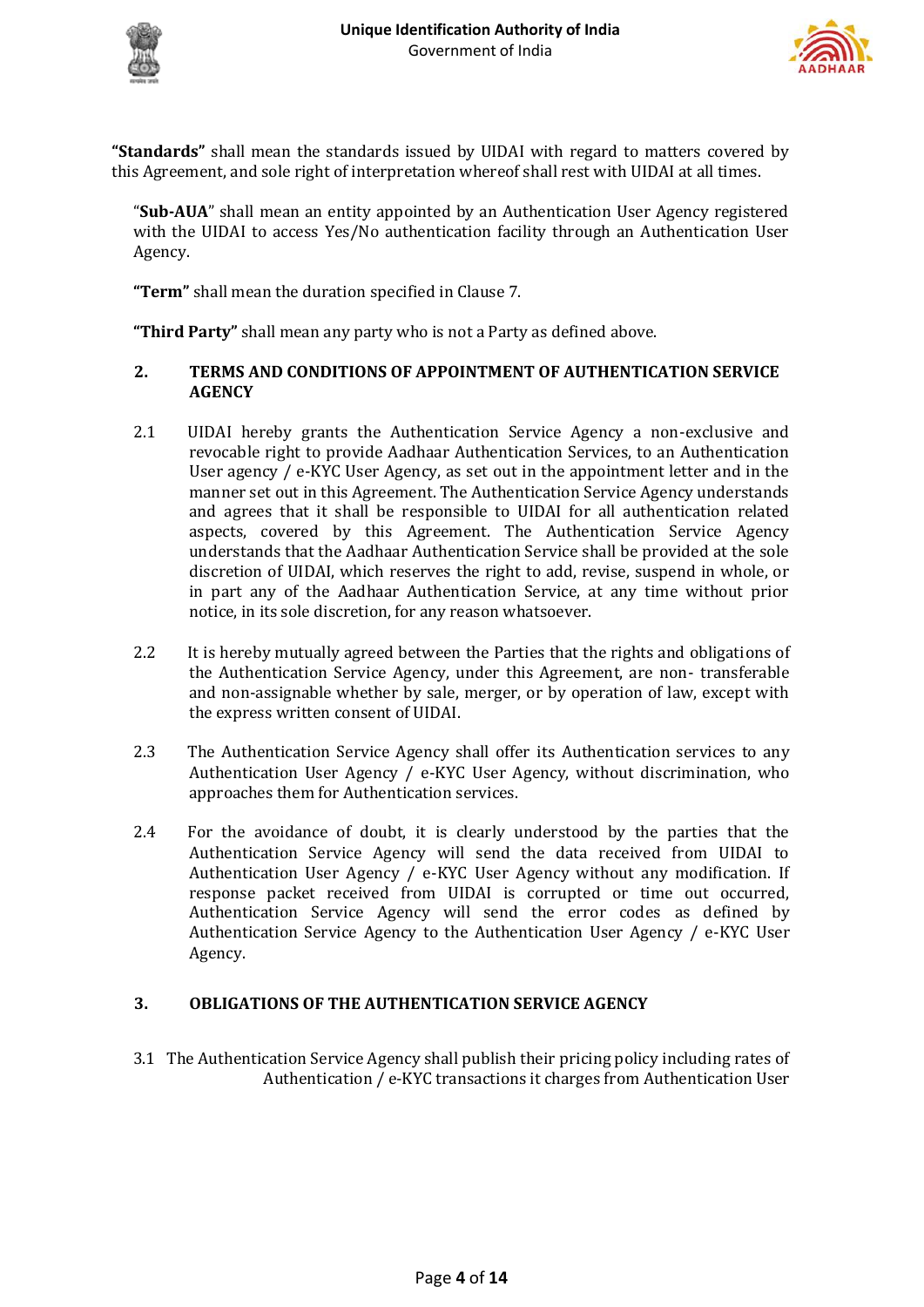



Agency / e-KYC User Agency and share the same with UIDAI which may also be published by UIDAI on its website.

3.2 The Authentication Service Agency shall ensure uptime of minimum 99.99% for its authentication services as well as connectivity with CIDR and Authentication User Agencies / e-KYC User Agencies.

## **4. INTELLECTUAL PROPERTY**

- 4.1 The Authentication Service Agency is aware that "Aadhaar" is the intellectual property of UIDAI and the Authentication Service Agency understands that any unauthorised reproduction of the same constitutes infringement and may be subject to penalties, both civil and criminal.
- 4.2 It is hereby mutually agreed between the Parties that the Authentication Service Agency shall have a non-exclusive right to use the Aadhaar name and logo and to represent itself as an entity providing Aadhaar Authentication Services, subject to the condition that all rights, title and interest, including intellectual property rights, in the Aadhaar name and logo shall vest, at all times, either during the operation of this Agreement or otherwise, in UIDAI.
- 4.3 The Authentication Service Agency hereby unequivocally agrees that it shall use the Aadhaar name and logo, without any modification, in its promotional, educational and informational literature, for the duration of this Agreement.
- 4.4 The Authentication Service Agency hereby unequivocally agrees that it shall not authorize any other entity or individual to use the Aadhaar name and logo, except with the prior written permission of UIDAI.
- 4.5 The Authentication Service Agency hereby unequivocally agrees that upon becoming aware of unauthorized use, copy, infringement or misuse of the Aadhaar name and/or logo, and any rights, title and interest therein, including intellectual property rights, it shall notify UIDAI about such unauthorized use forthwith. At the request of UIDAI, the Authentication Service Agency shall take part in or give assistance in respect of any legal proceedings and execute any documents and do any things reasonably necessary to protect the rights, title and interest of UIDAI, including intellectual property rights, in respect of the Aadhaar name and logo.

# **5. INDEMNITY AND LIMITATION OF LIABILITY**

- 5.1 The Authentication Service Agency alone is responsible for the proper and judicious use of the Aadhaar Authentication Services. UIDAI shall not, in any case, be held responsible for damage and/or harm, direct or indirect, material or immaterial, or of any nature whatsoever, arising from any unavailability of the Aadhaar Authentication Services or its use by the Authentication Service Agency.
- 5.2 It is hereby mutually agreed between the Parties that UIDAI shall not be liable for any unauthorised transactions occurring through the use of Aadhaar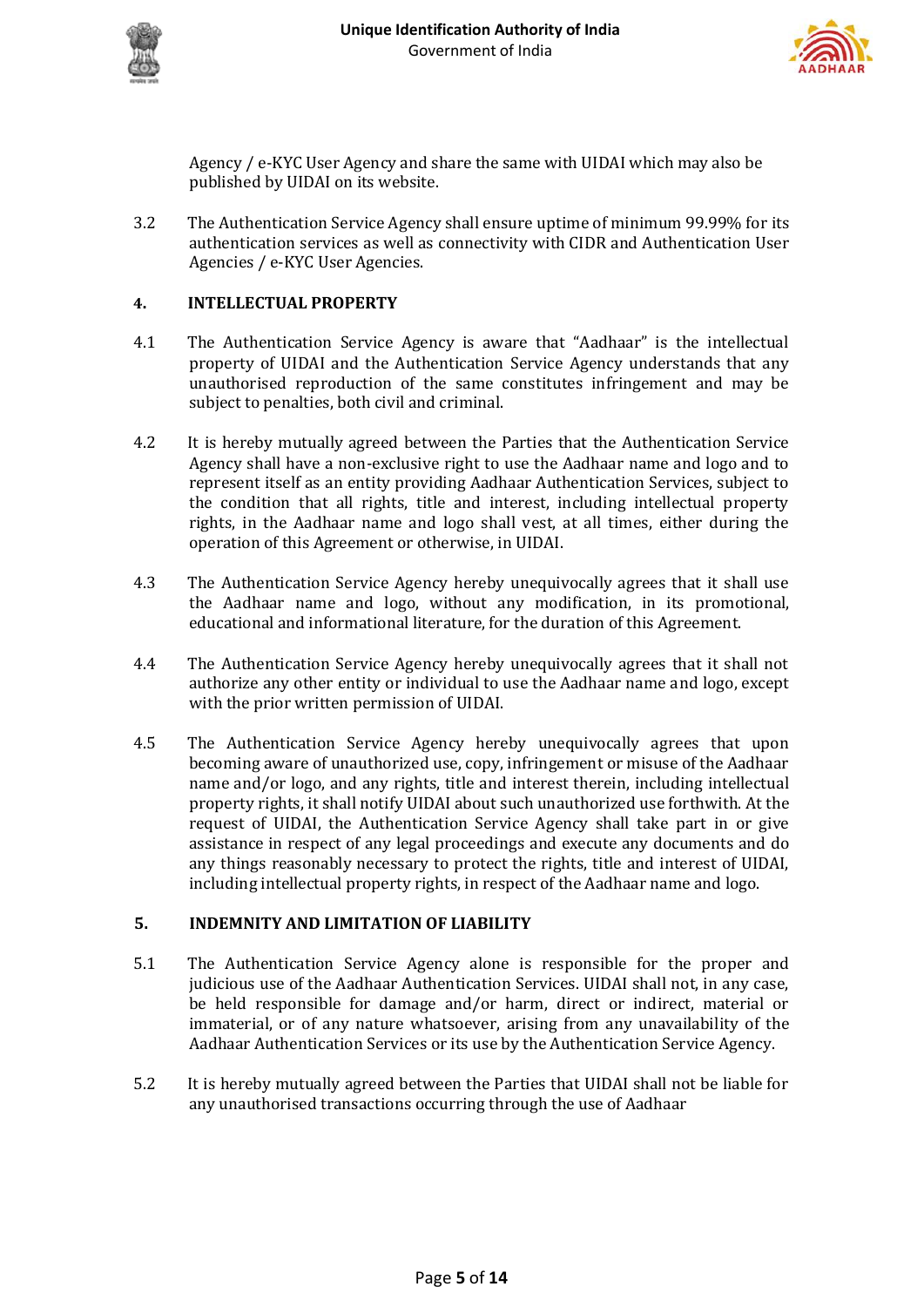



Authentication Services and the Authentication Service Agency hereby fully indemnifies and holds UIDAI harmless, against any action, suit, proceeding initiated against it or any loss, cost or damage incurred by it as a result thereof.

- 5.3 Without prejudice to generality of the above, the Authentication Service Agency shall indemnify and keep UIDAI harmless and indemnified from and against all claims, liabilities, losses and incurred costs, fines, penalties, expenses, taxes, assessment, punitive damages, fees (including advocate's/ attorney's fee), liabilities (including any investigative, legal and other expenses incurred in connection with, and any amounts paid in settlement of, any pending or threatened legal action or proceeding), judgments, awards, assessments, obligations, damages, etc., which UIDAI may suffer or incur arising out of, or in connection with:
	- a) any act, neglect, default or omission on the part of the Authentication Service Agency or Authentication User Agency / e-KYC User Agency, their subsidiaries or any person associated with the Authentication Service Agency or the Authentication User Agency / e-KYC User Agency, including but not limited to liabilities arising from non-compliance of Regulations and Standards prescribed by UIDAI, from time to time, unauthorised use or disclosure of confidential information and failure to comply with data protection and storage requirements, as prescribed by UIDAI, from time to time;
	- b) any breach by the Authentication Service Agency of the terms and conditions or its appointment or its obligations under this Agreement;
	- c) any breach by the Authentication Service Agency or the Authentication User Agency / e-KYC User Agency of its obligations under any Law(s) or contract, etc;
	- d) any breach of any agreement between the Authentication Service Agency and the Authentication User Agency / e-KYC User Agency;
	- e) default or omission on the part of the Authentication Service Agency to follow statutory Regulations, instructions and guidelines issued by UIDAI, the Government of India, and any other governmental authority.
	- f) any damage and/or harm, direct or indirect, material or immaterial, or of any nature whatsoever, arising from any unavailability of the Aadhaar Authentication Services or its use by the Authentication User Agency / e-KYC User Agency.
- 5.4 In the event of a Third Party bringing a claim or action against UIDAI, as a consequence of the use of Aadhaar Enabled Services by the Authentication Service Agency or the Authentication User Agency / e-KYC User Agency, the Authentication Service Agency shall defend and / or to assist UIDAI in defending, at the Authentication Service Agency's cost, such claims or actions,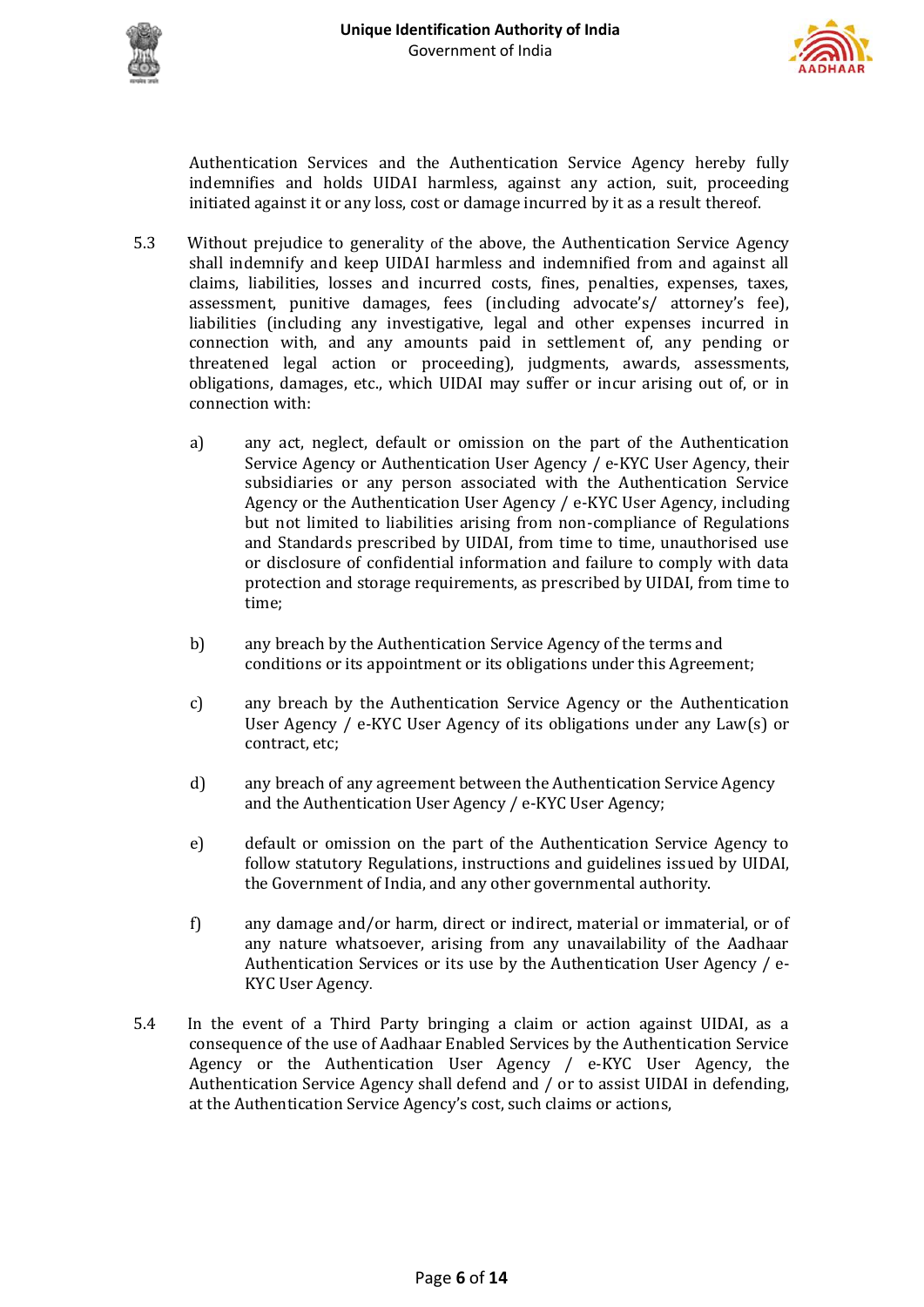



either in a legal proceeding or otherwise and keep UIDAI indemnified and harmless, at all times, against all actions, claims, demands, costs, charges and expenses arising out of or incurred by reason of any infringement of intellectual property rights of any Third Party in connection with the use of the Aadhaar Authentication Services;

5.5 It is hereby mutually agreed that this Clause shall survive the termination of this Agreement.

#### **6. CONFIDENTIALITY, DATA PROTECTION, SECURITY AND USE OF INFORMATION**

- 6.1 The Authentication Service Agency shall treat all information, which is disclosed to it as a result of the operation of this Agreement, as Confidential Information, and shall keep the same confidential, maintain secrecy of all such information of confidential nature and shall not, at any time, divulge such or any part thereof to any third party except as may be compelled by any court or agency of competent jurisdiction, or as otherwise required by law, and shall also ensure that same is not disclosed to any person voluntarily, accidentally or by mistake.
- 6.2 The Authentication Service Agency hereby unequivocally agrees to undertake all measures, including security safeguards, to ensure that the information in the possession or control of the Authentication Service Agency, as a result of operation of this Agreement, is secured and protected against any loss or unauthorised access or use or unauthorised disclosure thereof, including all obligations relating to protection of information in the Aadhaar (Targeted Delivery of Financial and other Subsidies, Benefits and Services) Act, 2016.
- 6.3 It is hereby mutually agreed between the parties that UIDAI assumes no responsibility or liability for any action or inaction, use or misuse of the Confidential Information and other data in the control of the Authentication Service Agency.
- 6.4 It is hereby mutually agreed that this Clause shall survive the termination of this Agreement.

# **7. TERM, TERMINATION AND CONSEQUENCES**

- 7.1 This Agreement shall be in force till  $31<sub>st</sub>$  March, 20xx, i.e. March month end of the third year from the effective date, unless renewed by mutual consent, in writing, of the Parties, prior to expiry of this Agreement, upon such terms and conditions as may be mutually agreed between the Parties.
- 7.2 The UIDAI shall have the right to levy financial disincentives on the Authentication Service Agency as per Annexure- I to this Agreement, subject to annual cap of (i) Rs. 1 crore for Central/ State Government Ministry/Department and their attached or sub-ordinate offices and (ii) for other entities, Rs. 1 crore or 1% of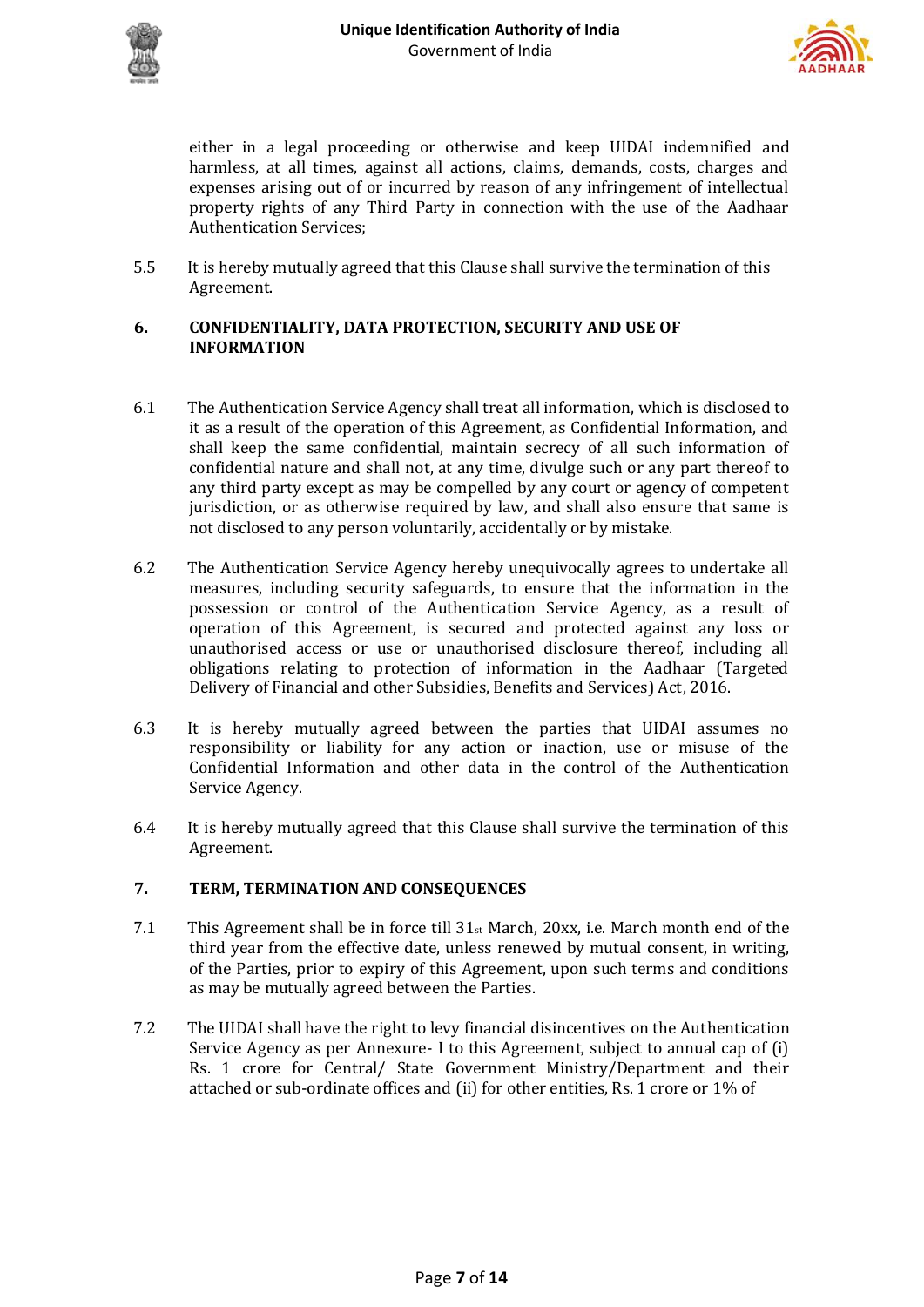



Worldwide Gross Annual Turnover from all businesses whichever is more. Such disincentives may be levied by the UIDAI, by *inter alia* invoking, in part or full, the bank guarantee submitted by the Authentication Service Agency, in case of violation of any clause of this agreement. The levying of financial disincentives shall not take away UIDAI's right to terminate this Agreement in terms of Clause 7.4 of this Agreement.

- 7.3 UIDAI shall designate an officer of the rank of Assistant Director General in UIDAI to determine and levy financial disincentives as mentioned in Clause 7.2 above. In case, the Authentication Service Agency is not satisfied with the decision of Assistant Director General, it shall have an option to escalate it to an officer of the rank of Deputy Director General as designated by UIDAI. The determination of financial disincentives by the designated Deputy Director General in this regard shall be final.
- 7.4 UIDAI shall have the right to suspend the services without any prior notice at any time. It shall have the right to subsequently terminate this Agreement by giving fifteen (15) days notice, in writing, prior to expiry of the Term, without any protest or demur from the Authentication Service Agency, in the event the Authentication Service Agency:
	- a) fails to comply with the Regulations or the Standards or the decision and directions issued by UIDAI, from time to time, with regard to the interpretation and enforcement of the Standards;
	- b) is in breach of its obligations under this Agreement;
	- c) uses the Aadhaar Authentication Services for any other purpose than those set out in this Agreement;
	- d) is in liquidation, or if a receiver has been appointed in respect of the Authentication Service Agency or the Authentication Service Agency becomes subject to any form of insolvency administration or files for voluntary liquidation.
	- e) In case the Authentication Service Agency is also an Authentication User Agency, termination of the Authentication User Agency agreement with UIDAI will automatically terminate this agreement.
- 7.5 The Authentication Service Agency shall have no right to compensation for termination of this Agreement by UIDAI.
- 7.6 The termination of this Agreement by UIDAI, shall result in automatic cancellation of the empanelment of the Authentication Service Agency, granted by UIDAI, without any notification, in this regard, to the Authentication Service Agency.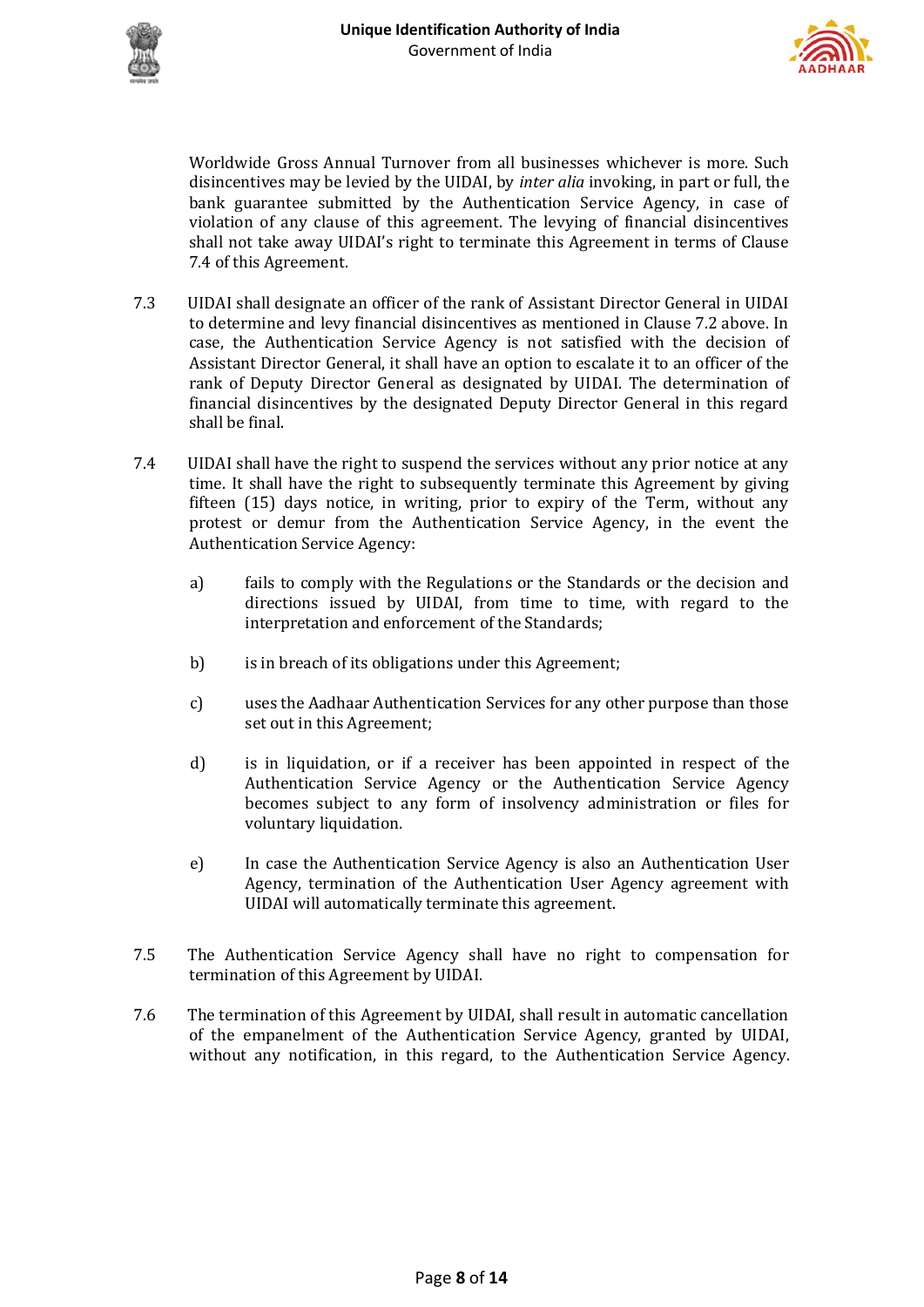



- 7.7 The Authentication Service Agency may terminate this agreement by giving 180 days' notice in writing to the UIDAI. During this 180 days' notice period, the Authentication Service Agency shall take all steps to issue notices of termination to all the Authentication User Agencies / e-KYC User Agencies with which it has entered into a contract and shall terminate the service as may be mutually agreed upon in their respective agreements and shall inform UIDAI of the same.
- 7.8 Upon termination of this Agreement, the Authentication Service Agency shall, forthwith, cease to use the Aadhaar name and logo for any purposes, and in any form, whatsoever.

#### **8. GENERAL**

8.1 Notices

Any notice, direction or other documentation required or remitted to be given hereunder shall be in writing and may only be given by personal delivery, international courier, electronic mail or facsimile (with confirmation received) at the addresses hereinafter set forth:

| (i)  | For UIDAI                                    |   |                                                                                                                                            |
|------|----------------------------------------------|---|--------------------------------------------------------------------------------------------------------------------------------------------|
|      | Address                                      | İ | Application & Authentication Division,<br>UIDAI, 3rd Floor, Tower II,<br>Jeevan Bharati Building,<br>Connaught Circus,<br>New Delhi-110001 |
|      | Attention                                    |   |                                                                                                                                            |
| (ii) | For the<br>Authentication<br>Service Agency: |   |                                                                                                                                            |
|      | Address                                      |   |                                                                                                                                            |
|      |                                              |   |                                                                                                                                            |
|      | Attention                                    | t |                                                                                                                                            |
|      | Fax No.:                                     |   |                                                                                                                                            |

#### 8.2 Further Assurances

The Parties hereto shall sign such further and other papers, cause such meetings to be held, resolutions passed and bylaws enacted, exercise their vote and influence, do and perform and cause to be done and performed such further and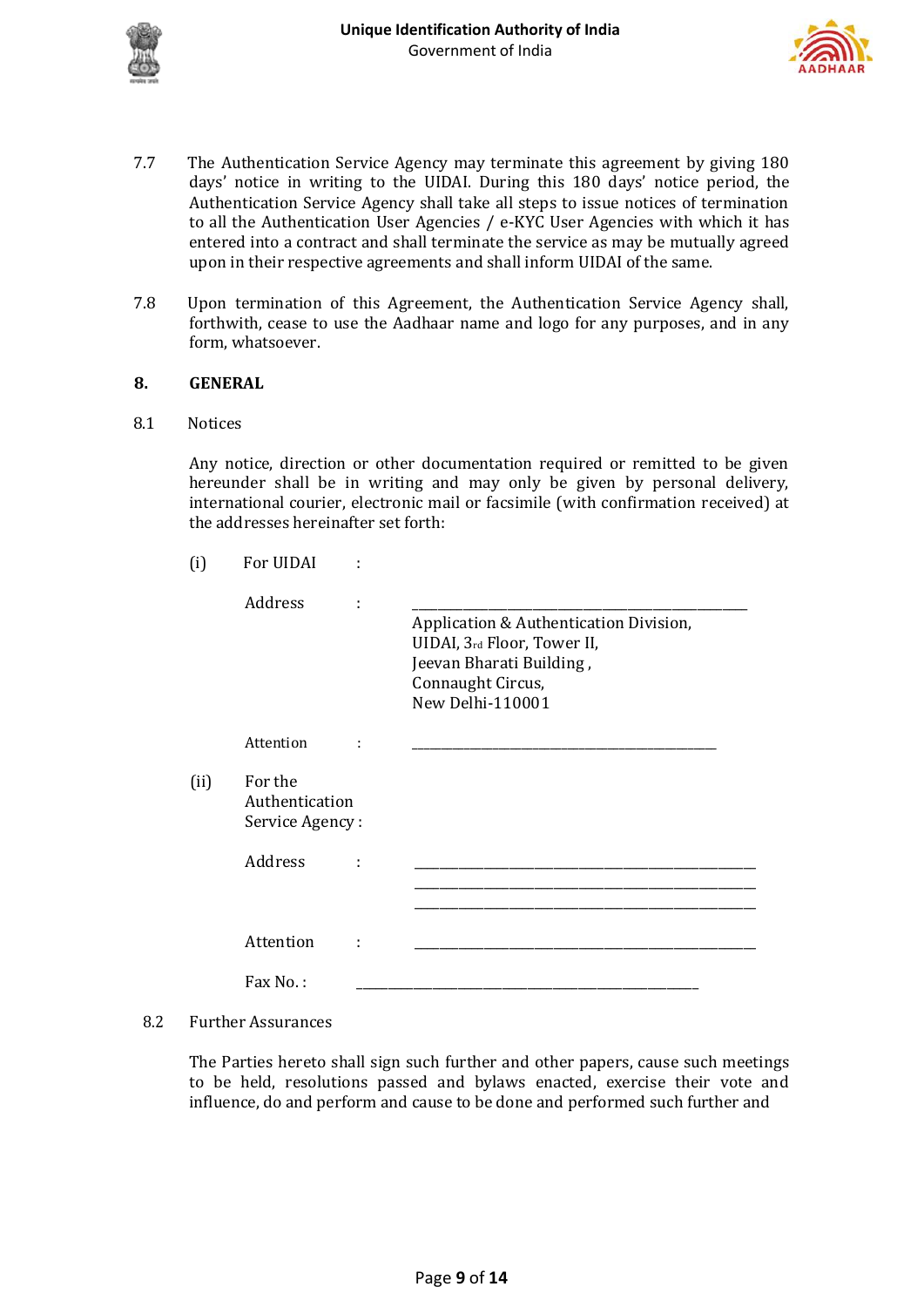



other acts and things as may be necessary or desirable in order to give full effect to this Agreement and every part hereof.

8.3 No Waiver

No failure by a Party to take any action with respect to a breach of this Agreement or a default by any other Party shall constitute a waiver of the former Party's right to enforce any provision of this Agreement or to take action with respect to such breach or default or any subsequent breach or default. Waiver by any Party of any breach or failure to comply with any provision of this Agreement by a Party shall not be construed as, or constitute, a continuing waiver of such provision, or a waiver of any other breach of or failure to comply with any other provision of this Agreement, unless any such waiver has been consented to by the other Party in writing.

#### 8.4 Severability

If any Clause or part thereof, of this Agreement or any agreement or document appended hereto or made a part hereof is rendered invalid, ruled illegal by any court of competent jurisdiction, or unenforceable under present or future Laws effective during the term of this Agreement, then it is the intention of the Parties that the remainder of the Agreement, or any agreement or document appended hereto or made a part hereof, shall not be affected thereby unless the deletion of such provision shall cause this Agreement to become materially adverse to any Party in which case the Parties shall negotiate in good faith such changes to the Agreement, or enter into suitable amendatory or supplementary agreements, as will best preserve for the Parties the benefits and obligations under such provision.

#### 8.5 Counterparts

This Agreement may be executed in one or more counterparts, all of which shall be read and construed as one document and any facsimile signature hereto shall be deemed to be an original signature.

8.6 Independent Legal Advice

Each of the Parties acknowledges that it has received independent legal advice regarding the terms of this Agreement.

8.7 Entire Agreement

This Agreement constitutes the entire agreement between the Parties. There are not and will not be any verbal statements, agreements, assurances, representations and warranties or undertakings among the Parties and this Agreement may not be amended or modified in any respect except by written instrument signed by the Parties.

8.8 Independence of the Parties with respect of each other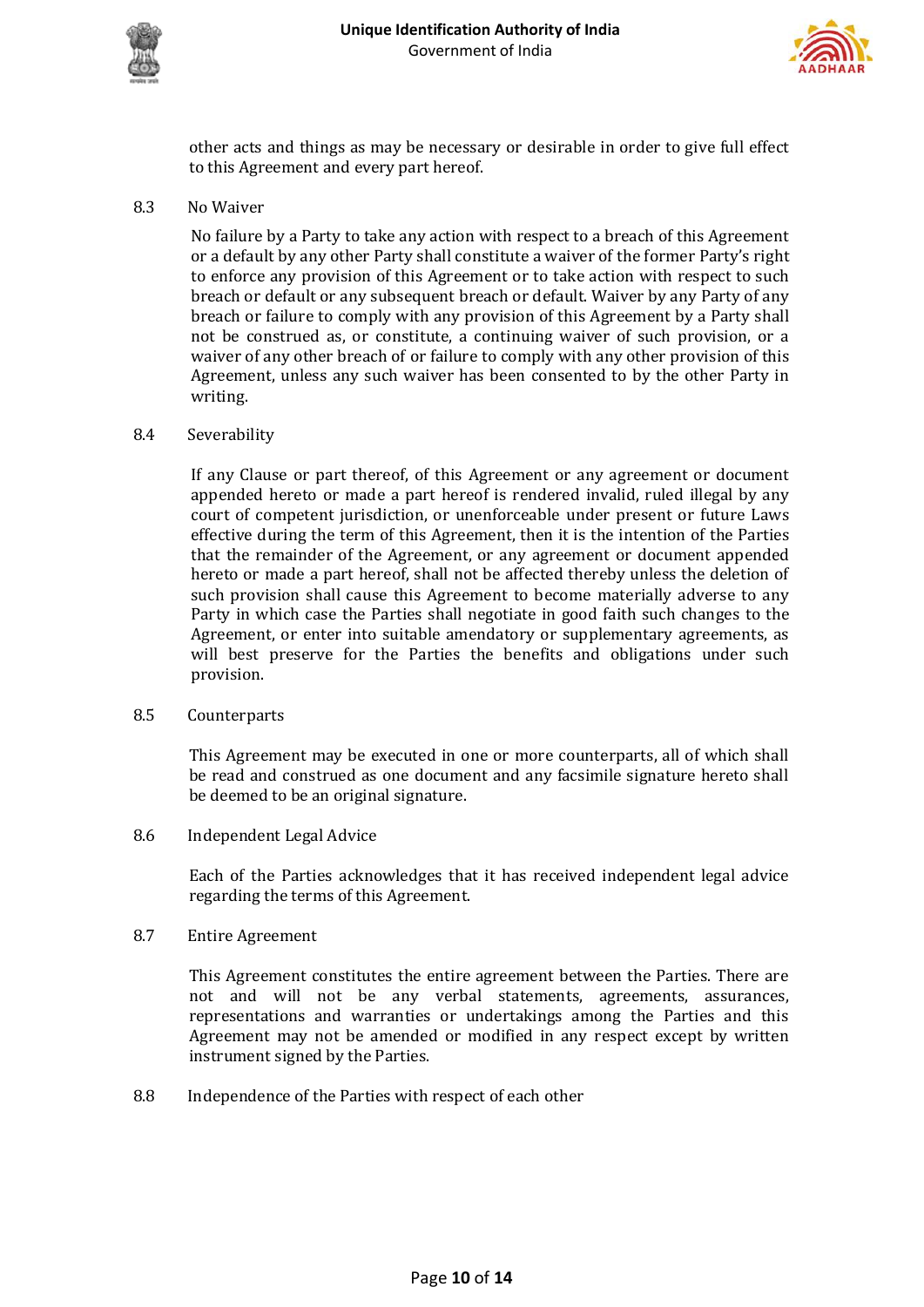



Each of the Parties is and shall remain independent parties. Neither Party nor any of their respective affiliates shall have the authority to enter into any contract or any obligation for, or make any warranty or representation on behalf of the other. Further, nothing in this Agreement will be construed to create a joint partnership, joint venture, agency, or employer-employee relationship among the Parties.

8.9 Expenses

Each of the Parties shall bear the fees and expenses of their respective counsels, accountants and experts and all other costs and expenses as may be incurred by them incidental to the negotiation, preparation, execution and delivery of this Agreement.

8.10 Harmonious Construction

The terms and conditions of this Agreement shall at all times be construed in harmony with the Aadhaar Act, 2016 and the regulations made thereunder. All such conditions, liabilities, responsibilities, obligations, rights, duties, etc. contained therein shall continue to apply during the currency of this Agreement.

IN WITNESS WHEREOF the parties have each executed this Agreement by its duly authorized officer as of the day and year first above written.

# SIGNED AND DELIVERED FOR AND ON BEHALF OF **THE PRESIDENT OF INDIA ACTING THROUGH (NAME & DESIGNATION) UNIQUE IDENTIFICATION AUTHORITY OF INDIA**

| SIGNED AND DELIVERED FOR AND ON BEHALF OF |  |
|-------------------------------------------|--|
|                                           |  |
|                                           |  |
|                                           |  |
|                                           |  |
| <b>WITNESSES:</b>                         |  |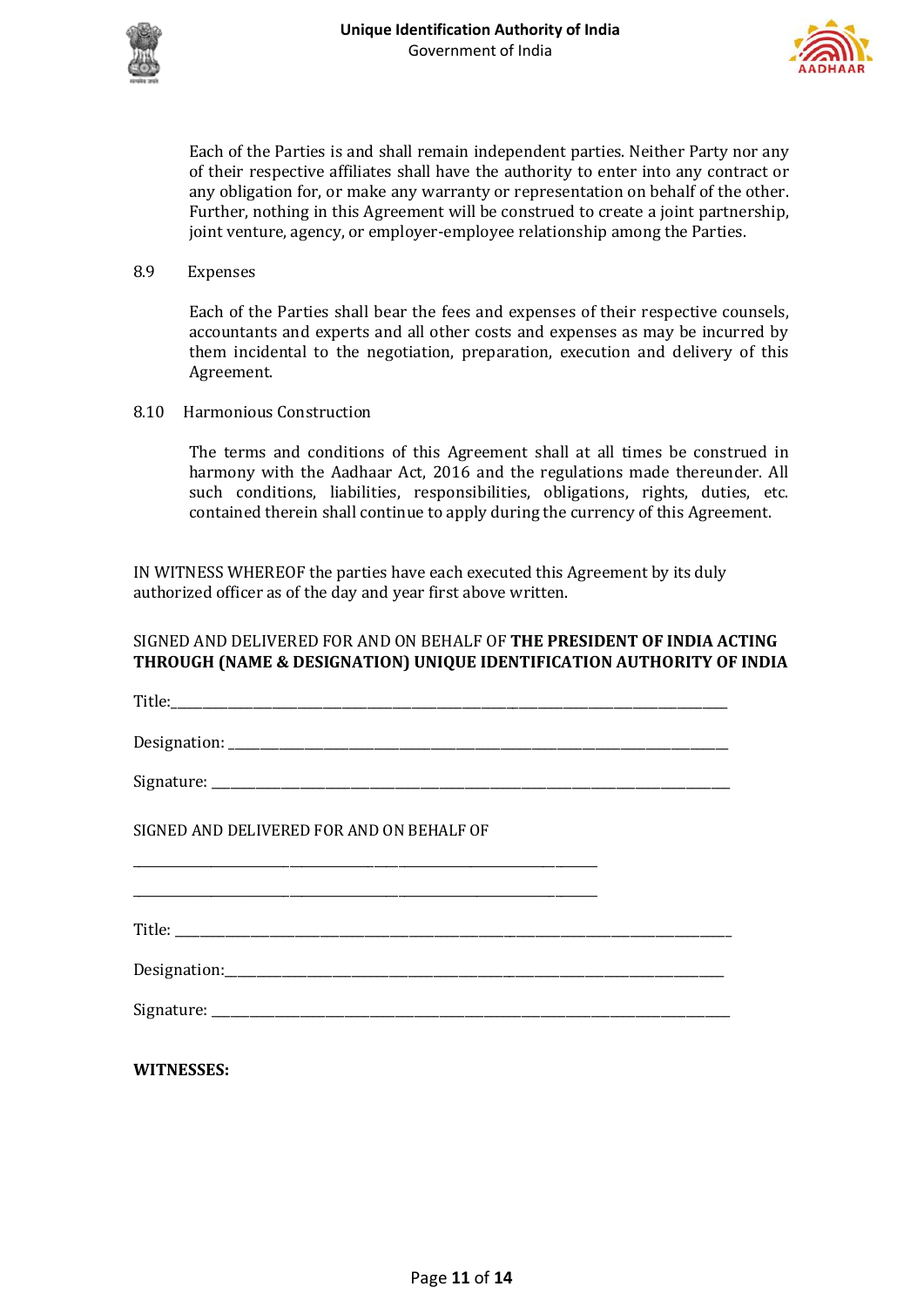



| Title:     | Title:     |
|------------|------------|
| Signature: | Signature: |